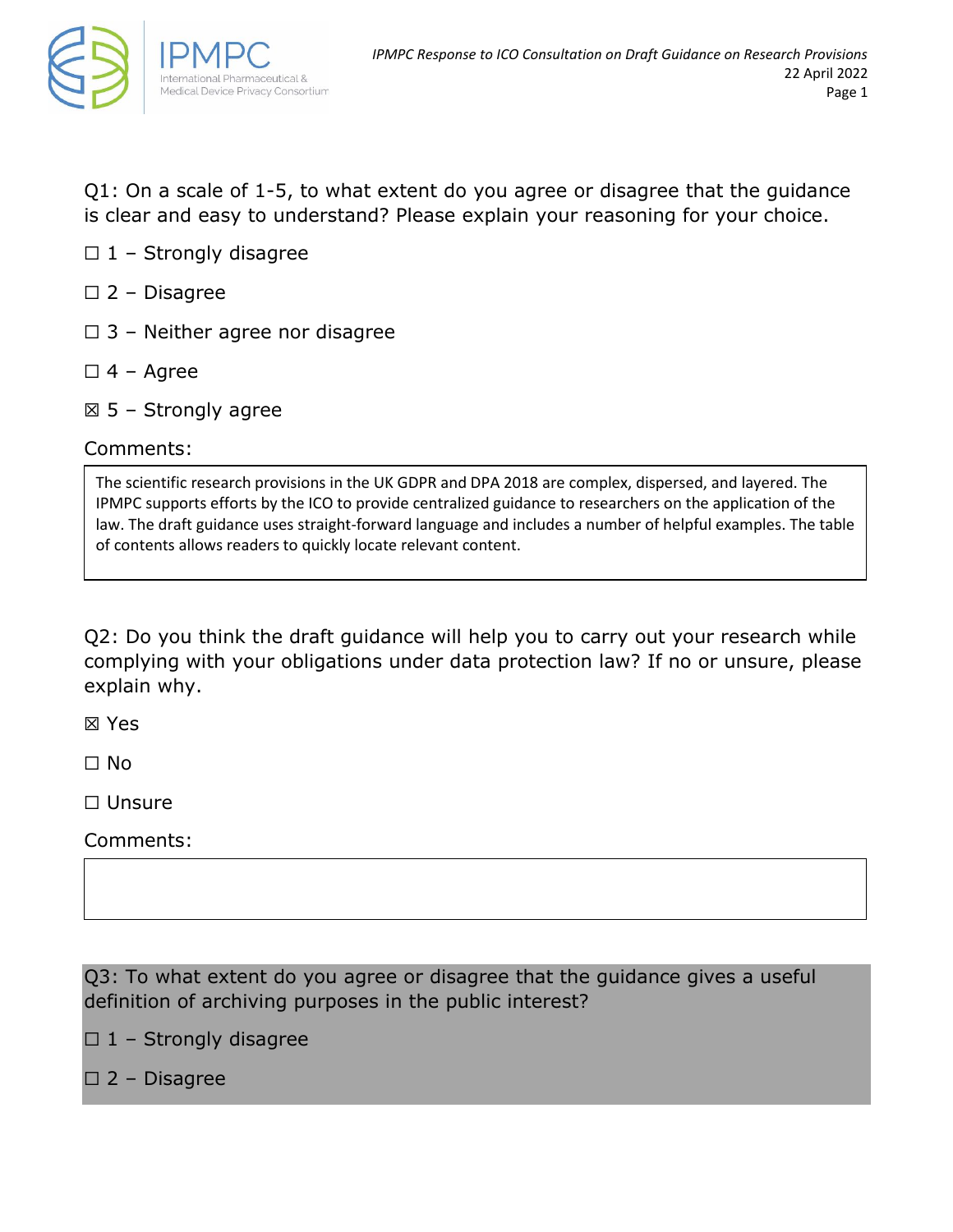

- ☐ 3 Neither agree nor disagree
- $\square$  4 Agree
- $\Box$  5 Strongly agree

Q4: To what extent do you agree or disagree that the guidance gives a useful definition of scientific or historical research purposes?

- $\Box$  1 Strongly disagree
- $\square$  2 Disagree
- $\Box$  3 Neither agree nor disagree
- $\Box$  4 Agree
- $\boxtimes$  5 Strongly agree

Q5: To what extent do you agree or disagree that the guidance gives a useful definition of statistical purposes?

- $\Box$  1 Strongly disagree
- ☐ 2 Disagree
- $\Box$  3 Neither agree nor disagree
- $\square$  4 Agree
- $\Box$  5 Strongly agree

Q6: Do the definitions of these terms fit with your understanding of these concepts? If unsure or no, please explain why.

☒ Yes

- ☐ No
- ☐ Unsure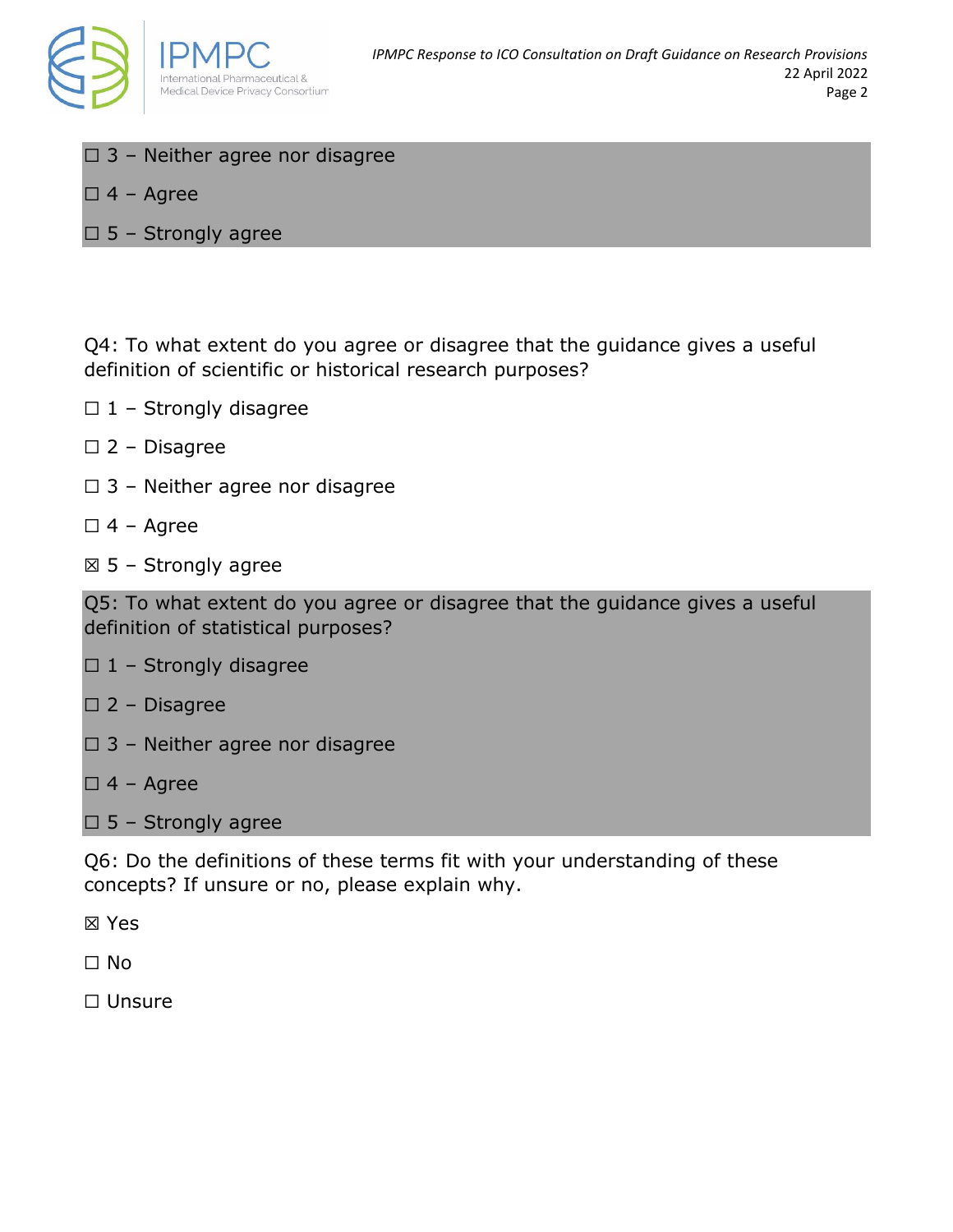

Comments:

Q7: Do the definitions capture the key features of each of the types of researchrelated purpose? If unsure or no, please explain why.

☒ Yes

☐ No

☐ Unsure

Comments:

Q8: Do these definitions help you determine whether your processing can make practical use of the research provisions in your day-to-day work? If unsure or no, please explain why.

☒ Yes

☐ No

☐ Unsure

Comments:

Q9: Are there any factors that you use to determine whether processing is for research-related purposes which you expected to see in the guidance? If yes, please give details.

☐ Yes

☒ No

☐ Unsure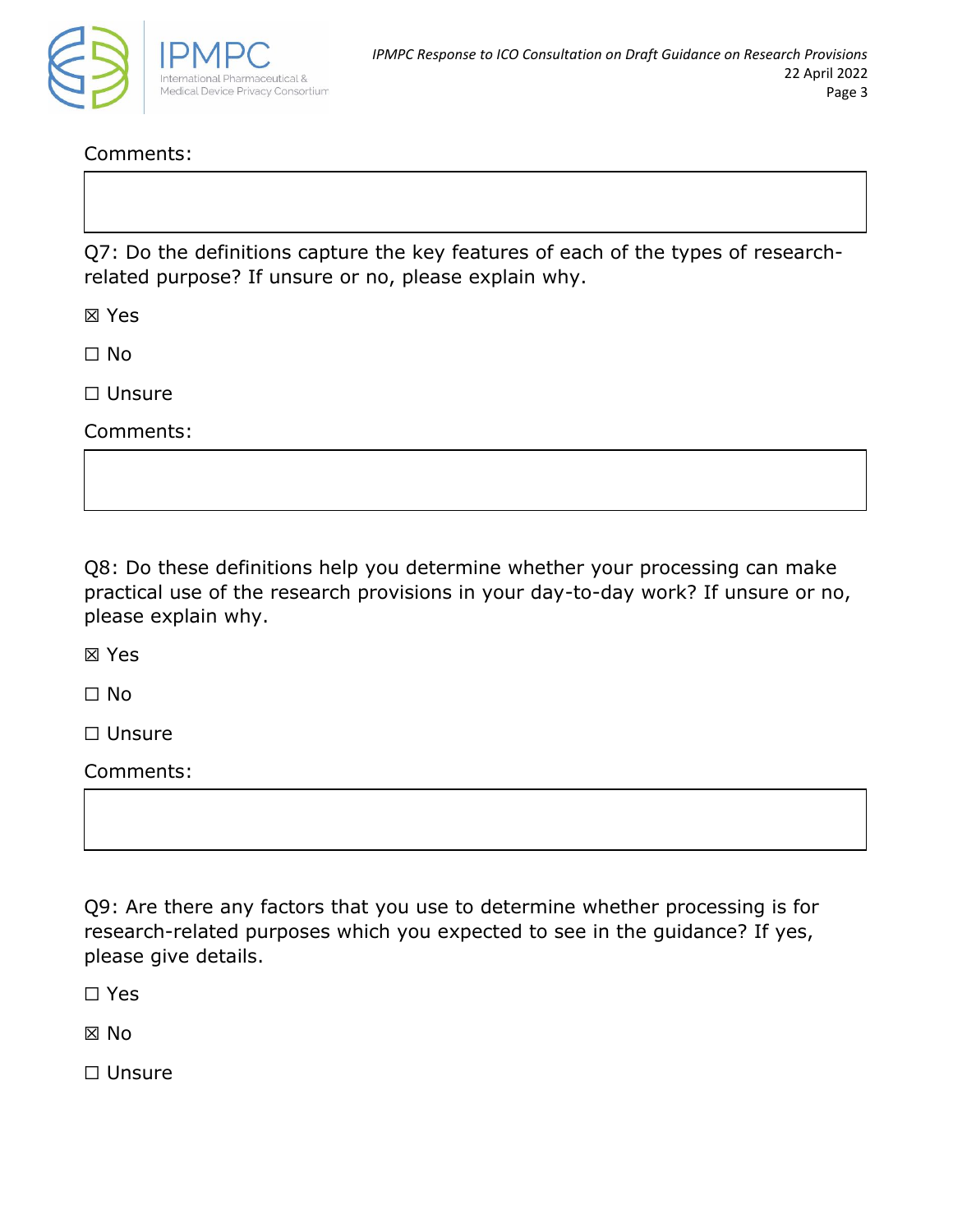

Comments:

Q10: Is the section of the guidance on appropriate lawful bases when processing for research-related purposes helpful? If unsure or no, please explain why.

☒ Yes

☐ No

☐ Unsure

Comments:

Q11. Is the section of the guidance on the compatibility of research with your original purpose helpful? If unsure or no, please explain why.

☒ Yes

☐ No

☐ Unsure

Comments:

Q12. The guidance provides a definition of when processing for research-related purposes is in the public interest. Does this definition help you determine whether or not your processing is in the public interest? If unsure or no, please explain why.

☒ Yes

☐ No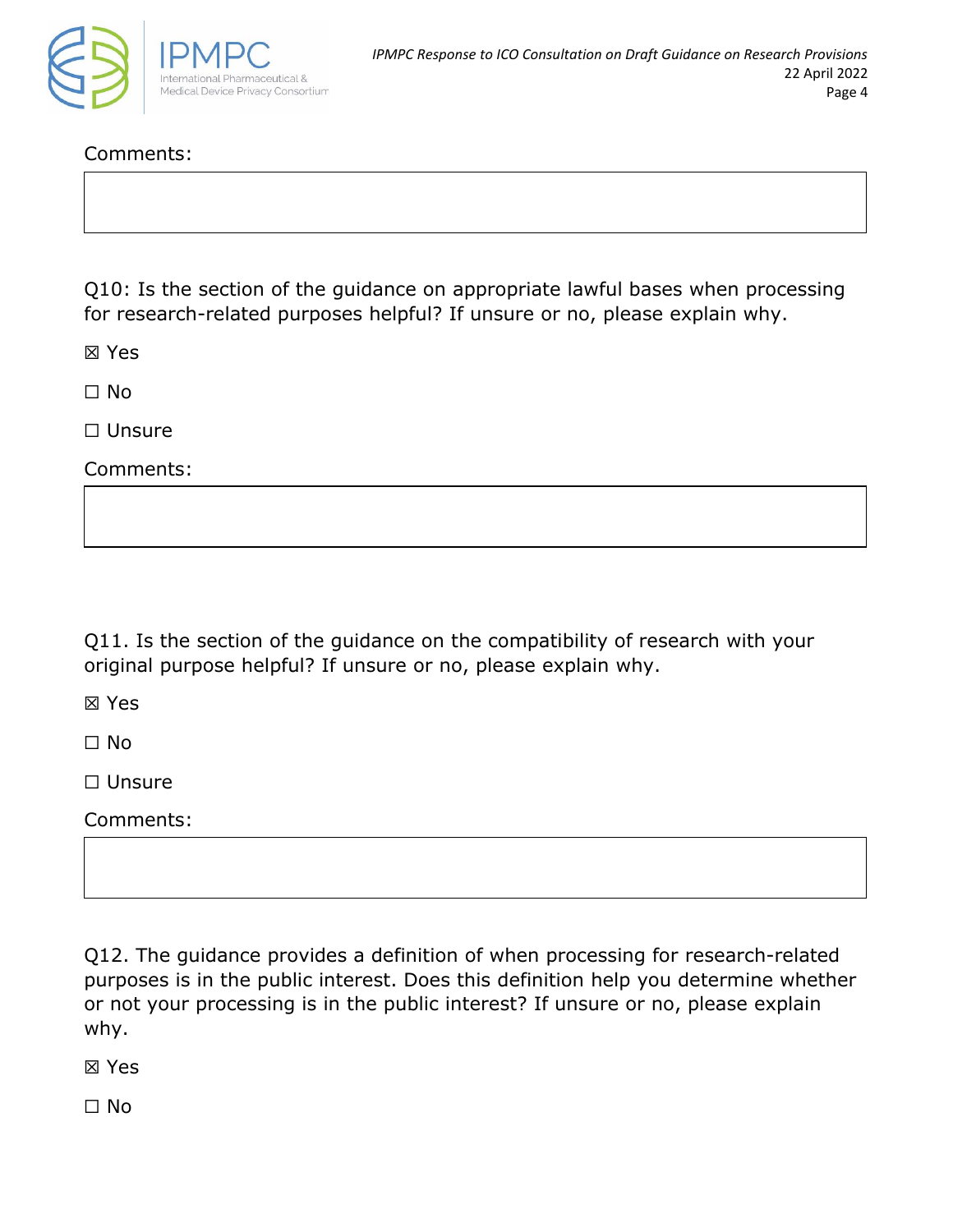

☐ Unsure

Comments:

Q13. Does the section on exemptions help you determine when you may apply the exemptions for research-related purposes? If unsure or no, please explain why.

☒ Yes

☐ No

☐ Unsure

Comments:

Q14. Does the section on appropriate safeguards contain sufficient detail for your processing? If unsure or no, please explain what else you think this section should cover.

☒ Yes

☐ No

☐ Unsure

Comments:

Q15: Does the guidance contain enough examples? If unsure or no, please give details of further scenarios you would like us to consider.

☒ Yes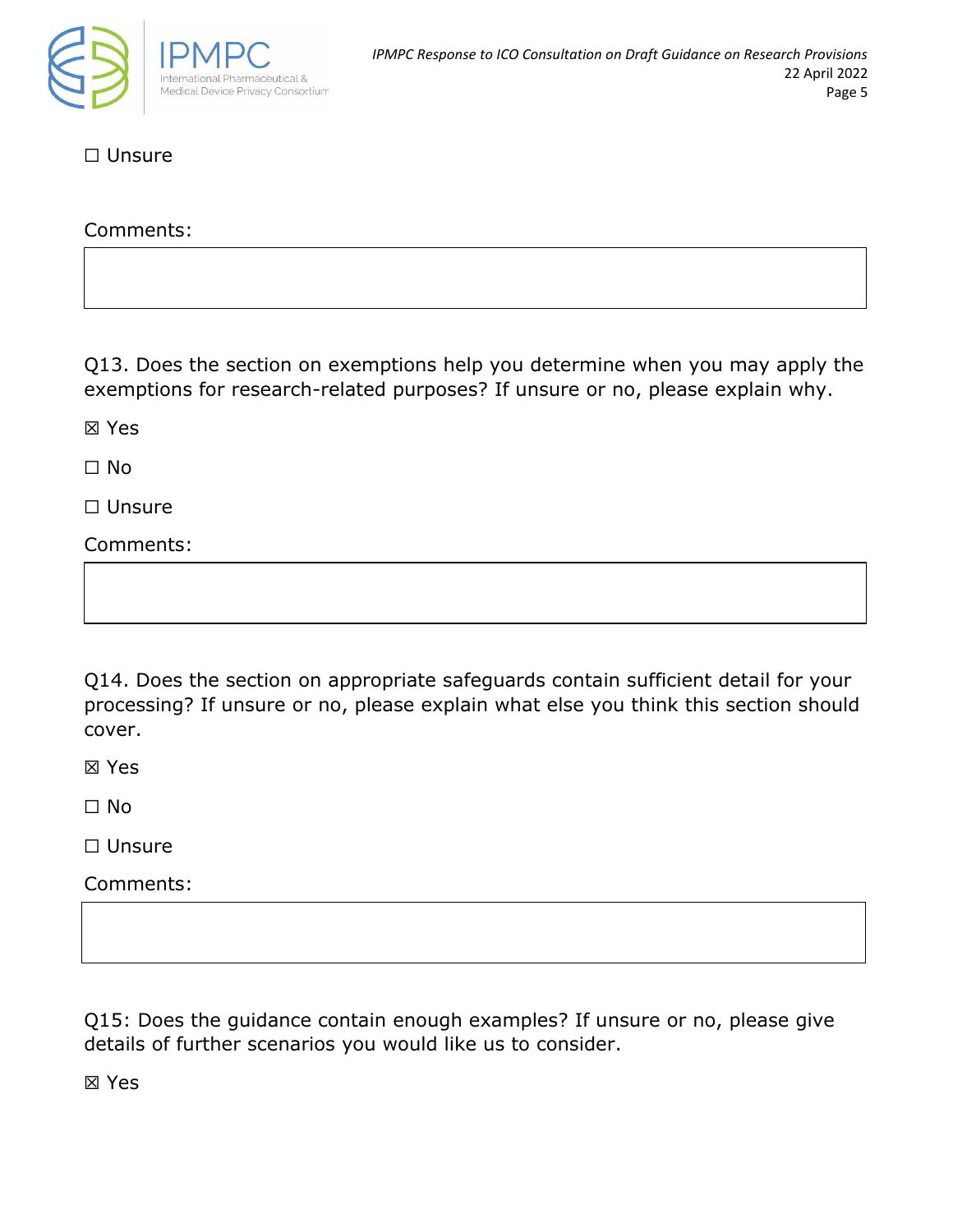

☐ No

☐ Unsure

Comments:

Q16: Did you find the examples in the guidance useful or not useful? Please give details as to why/why not.

☒ Useful

☐ Not useful

☐ Unsure

Comments:

The examples are clear and practical. They do a good job of illustrating the operation of the guidance.

Q17: Is there anything that you think hasn't been covered that should be? If yes, please give details.

☐ Yes

☒ No

☐ Unsure

Comments: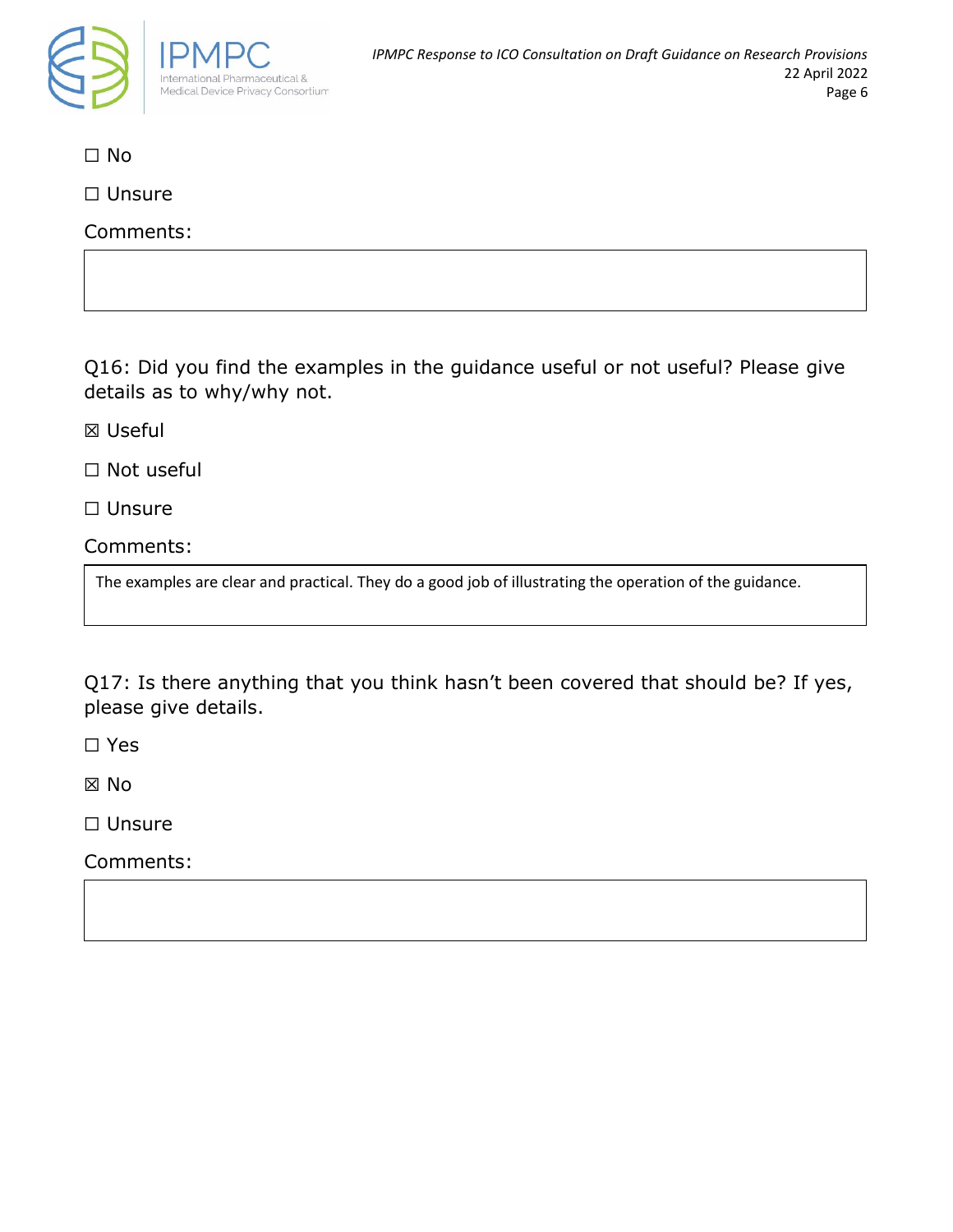

Q18: Please provide any further comments or suggestions you may have about the drafts.

The International Pharmaceutical & Medical Device Privacy Consortium ("IPMPC") welcomes the ICO's guidance on the research provisions within the UK GDPR and the DPA 2018. The IPMPC is comprised of chief privacy officers and other data privacy and security professionals from a number of research-based, global pharmaceutical companies and medical device manufacturers. The IPMPC strives to be a leading voice in the global pharmaceutical and medical device industries to advance innovative privacy solutions to protect patients, enhance healthcare, and support business enablement. More information about IPMPC is available at [www.ipmpc.org.](http://www.ipmpc.org/)

The IPMPC strongly supports the ICO's efforts to provide clear, practical guidance to the biomedical research community on the application of the UK's data protection laws. The biomedical industry has a long history of respecting patient privacy and data confidentiality in our R&D and commercial activities. Members of the IPMPC have built sophisticated privacy compliance programs, and we take our data protection responsibilities seriously. As indicated by our responses to the questions in this survey, we are supportive of the guidance document as drafted.

We are compelled to also note that pharmaceutical and medical device research and development activities in the modern age are rarely confined to a single jurisdiction but rather typically involve patients and scientists around the world. While we recognize that this guidance document only covers UK data protection law, we note that the UK GDPR largely mirrors the EU GDPR, and we hope that the ICO, through its membership in the Global Privacy Assembly, as well as the UK's membership in the Council of Europe and other regional and international organizations, will continue to promote sensible interpretation of data protection law across Europe and around the globe. The IPMPC is mindful that most of our members approach privacy compliance in a centralized manner. Where privacy requirements are harmonized across jurisdictions, IPMPC members are able to focus their efforts on taking practical compliance steps rather than on simply trying to understand local interpretations and variations.

# About you

Q19: Are you answering as:

 $\Box$  An individual or professional acting in a private capacity

☒ A data protection professional acting in your professional capacity or on behalf of an organisation

☐ Other